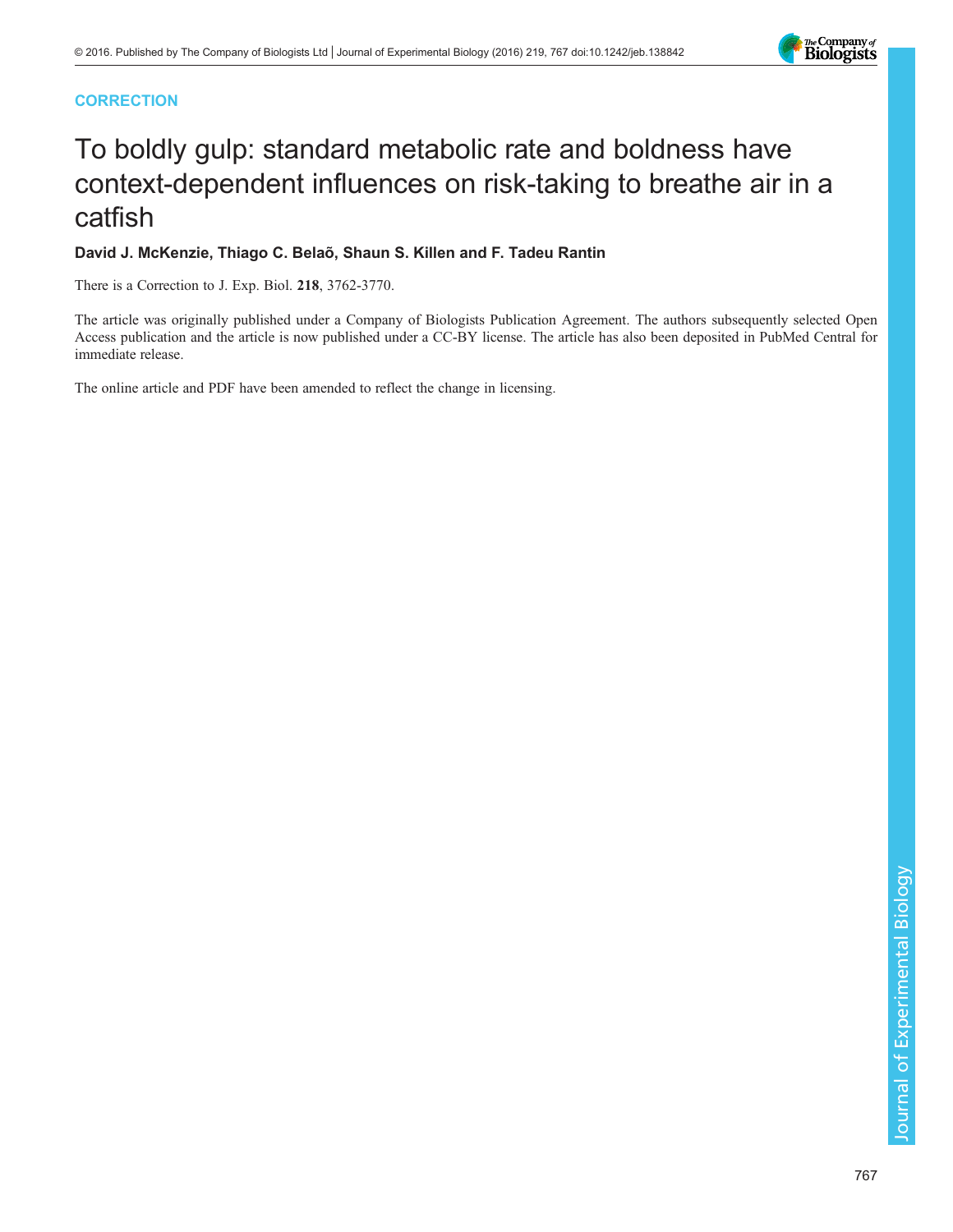# RESEARCH ARTICLE



# To boldly gulp: standard metabolic rate and boldness have context-dependent influences on risk-taking to breathe air in a catfish

David J. McKenzie<sup>1,2,</sup>\*, Thiago C. Belão<sup>3</sup>, Shaun S. Killen<sup>4</sup> and F. Tadeu Rantin<sup>1</sup>

# ABSTRACT

The African sharptooth catfish Clarias gariepinus has bimodal respiration, it has a suprabranchial air-breathing organ alongside substantial gills. We used automated bimodal respirometry to reveal that undisturbed juvenile catfish (N=29) breathed air continuously in normoxia, with a marked diurnal cycle. Air breathing and routine metabolic rate (RMR) increased in darkness when, in the wild, this nocturnal predator forages. Aquatic hypoxia (20% air saturation) greatly increased overall reliance on air breathing. We investigated whether two measures of risk taking to breathe air, namely absolute rates of aerial  $O_2$  uptake ( $\dot{M}_{O_2,air}$ ) and the percentage of RMR obtained from air (% $\dot{M}_{\rm O_2,air}$ ), were influenced by individual standard metabolic rate (SMR) and boldness. In particular, whether any influence varied with resource availability (normoxia versus hypoxia) or relative fear of predation (day versus night). Individual SMR, derived from respirometry, had an overall positive influence on  $\dot{M}_{\odot,air}$ across all contexts but a positive influence on  $% M_{O_2,air}$  only in hypoxia. Thus, a pervasive effect of SMR on air breathing became most acute in hypoxia, when individuals with higher  $O<sub>2</sub>$  demand took proportionally more risks. Boldness was estimated as time required to resume air breathing after a fearful stimulus in daylight normoxia ( $T_{\text{res}}$ ). Although  $T_{\text{res}}$  had no overall influence on  $\dot{M}_{\text{O}_2,\text{air}}$  or % $\dot{M}_{\text{O}_2,\text{air}}$ , there was a negative relationship between  $T_{res}$  and  $% \dot{M}_{O_2,air}$  in daylight, in normoxia and hypoxia. There were two  $T_{res}$  response groups, 'bold' phenotypes with  $T_{res}$  below 75 min (N=13) which, in daylight, breathed proportionally more air than 'shy' phenotypes with  $T_{res}$  above 115 min (N=16). Therefore, individual boldness influenced air breathing when fear of predation was high. Thus, individual energy demand and personality did not have parallel influences on the emergent tendency to take risks to obtain a resource; their influences varied in strength with context.

### KEY WORDS: Bimodal respiration, Energy metabolism, Hypoxia, Personality, Respiratory partitioning, Risk-taking

\*Author for correspondence [\(david.mckenzie@cnrs.fr](mailto:david.mckenzie@cnrs.fr))

This is an Open Access article distributed under the terms of the Creative Commons Attribution License [\(http://creativecommons.org/licenses/by/3.0\)](http://creativecommons.org/licenses/by/3.0), which permits unrestricted use, distribution and reproduction in any medium provided that the original work is properly attributed.

## INTRODUCTION

In many animal species, individuals show wide individual variation in traits of both energy metabolism and personality ([Burton et al.,](#page-8-0) [2011; Careau et al., 2008;](#page-8-0) [Sih et al., 2012](#page-9-0)). It has been argued that this variation persists because it shapes life-history trade-offs between production (growth, maturation, reproduction) and mortality [\(Biro and Stamps, 2008; Burton et al., 2011](#page-8-0); [Killen](#page-8-0) [et al., 2011](#page-8-0); [Quinn et al., 2012](#page-8-0); [Sih et al., 2012; Stamps, 2007\)](#page-9-0). Foraging has received attention because, although it brings advantages for energy acquisition, it increases risk of predation [\(Anholt and Werner, 1998; Biro et al., 2004](#page-8-0); [Mangel and Stamps,](#page-8-0) [2001\)](#page-8-0). Variation in the intensity of such risky behaviour could reflect physiology, with individuals with higher metabolic rate being able, or driven, to forage more [\(Killen et al., 2011, 2013\)](#page-8-0). It could also reflect personality, with bolder individuals willing to accept greater risks to secure energetic benefits [\(Conrad et al., 2011](#page-8-0); [Sih et al.,](#page-9-0) [2012; Wolf and Weissing, 2012\)](#page-9-0). As variation in both sets of traits would contribute to a similar life-history trade-off, it has been predicted that correlational selection should co-adapt physiology and temperament: animals with higher basal oxygen demands should be bolder [\(Biro and Stamps, 2010; Careau and Garland,](#page-8-0) [2012; Jenjan et al., 2013;](#page-8-0) [Réale et al., 2010](#page-9-0); [Stamps, 2007\)](#page-9-0). There is evidence, however, that reality is more complex and that the relative strength of these drivers of risk-taking can vary with context, such as resource availability or perceived risks of predation [\(Frost et al.,](#page-8-0) [2013; Killen et al., 2011](#page-8-0), [2012](#page-8-0), [2013;](#page-8-0) [Thomson et al., 2012\)](#page-9-0).

Air-breathing fishes are interesting models to investigate how individual energy metabolism and personality influence risk-taking to obtain a key resource, oxygen. Oxygen has low solubility in water and aquatic habitats are prone to episodes of hypoxia ([Diaz and](#page-8-0) [Breitburg, 2009;](#page-8-0) [Rahn, 1966](#page-9-0); [Randall, 1982](#page-9-0)). Many fish species have evolved a capacity to sustain aerobic metabolism by gulping oxygen-rich atmospheric air, to store in air-breathing organs (ABOs) from which oxygen diffuses into the blood [\(Graham,](#page-8-0) [1997; Johansen, 1968, 1970;](#page-8-0) [Randall et al., 1981\)](#page-9-0). The species are all 'bimodal' breathers that possess both gills and an ABO, and they differ in their relative reliance upon obtaining oxygen from water versus air [\(Graham, 1997\)](#page-8-0). Although a capacity to gulp air might seem advantageous, the adaptations are relatively rare among fishes and, it has been argued, one major reason is that rising to the water surface brings significant risk of predation ([Chapman and](#page-8-0) [Mckenzie, 2009; Kramer et al., 1983;](#page-8-0) [Smith and Kramer, 1986\)](#page-9-0). It follows that, in bimodal fishes, risk-taking to obtain atmospheric air may be driven by an individual's oxygen demand but, at the same time, the tendency to surface may also reflect boldness. Context has profound effects on air breathing in bimodal fishes. A reduced availability of resources – aquatic hypoxia – is a profound stimulant of air breathing ([Chapman and McKenzie, 2009; Graham,](#page-8-0) Received 27 March 2015; Accepted 28 September 2015 [1997; Johansen, 1968](#page-8-0); [Lefevre et al., 2014a,b](#page-8-0)) but surfacing is

<sup>&</sup>lt;sup>1</sup>Department of Physiological Sciences, Federal University of São Carlos, 13565-905, São Carlos SP, Brazil. <sup>2</sup>UMR9190 Centre for Marine Biodiversity Exploitation and Conservation (Marbec), Place Eugène Bataillon, Université Montpellier, Montpellier cedex 5 34095, France. <sup>3</sup> Joint Graduate Program in Physiological Sciences, Federal University of São Carlos – UFSCar/São Paulo State University, UNESP Campus Araraquara, 14801-903, Araraquara SP, Brazil. <sup>4</sup>Institute of Biodiversity, Animal Health and Comparative Medicine, College of Medical, Veterinary and Life Sciences, University of Glasgow, Glasgow, G12 8QQ, UK.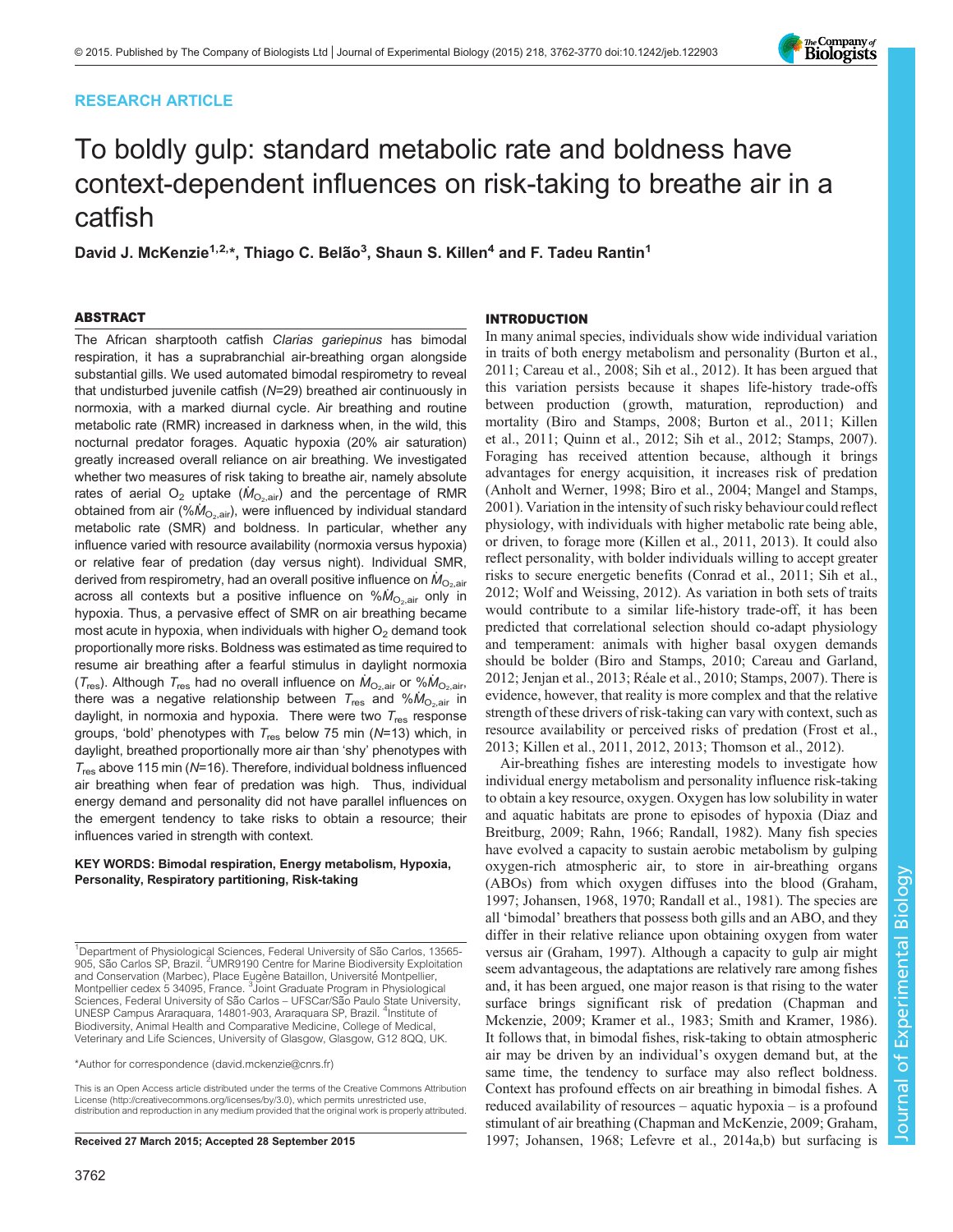|                            | <b>List of symbols and abbreviations</b>                       |
|----------------------------|----------------------------------------------------------------|
| <b>ABO</b>                 | air-breathing organ                                            |
| CV                         | coefficient of variation                                       |
| <b>LMEM</b>                | linear mixed-effect model                                      |
| $M_{h}$                    | body mass                                                      |
| $\dot{M}_\mathrm{O_2,air}$ | absolute rate of $O2$ uptake from air                          |
| $%M_{O2air}$               | percentage of SMR obtained from air                            |
| $\dot{M}_{\rm O2, water}$  | absolute rate of $O2$ uptake from water                        |
| <b>RMR</b>                 | routine metabolic rate                                         |
| <b>SMR</b>                 | standard metabolic rate                                        |
| $T_{res}$                  | time to resume air breathing after a simulated predator attack |

inhibited if fishes perceive a risk of predation ([Chapman and](#page-8-0) [McKenzie, 2009](#page-8-0); [Shingles et al., 2005](#page-9-0); [Smith and Kramer, 1986\)](#page-9-0).

The African sharptooth catfish Clarias gariepinus uses a suprabranchial chamber as an ABO. It also possesses substantial gills and is a 'facultative' air breather, meaning that, if denied access to the surface in normoxic water, it can maintain routine metabolic rate (RMR) by gill ventilation alone. Aquatic hypoxia stimulates profound increases in air breathing [\(Belão et al., 2011\)](#page-8-0). It is a nocturnally active hunter; juveniles seek cover in daylight, apparently to avoid detection by predators [\(Britz and Pienaar,](#page-8-0) [1992](#page-8-0); [Bruton, 1979; Hecht and Pienaar, 1993\)](#page-8-0). Although the catfish can meet routine oxygen requirements by gill ventilation in wellaerated water, it will spontaneously gulp air at irregular intervals [\(Belão et al., 2011\)](#page-8-0). It has been suggested that such aperiodic air gulping might be a reflex driven by peripheral oxygen chemoreceptors [\(Milsom, 2012](#page-8-0); [Shelton et al., 1984\)](#page-9-0) and therefore could reflect individual oxygen demand. Given, however, that the catfish is a facultative air breather [\(Belão et al.,](#page-8-0) [2011](#page-8-0)), this risky surfacing in normoxia might also be driven by individual boldness, perhaps to increase the flux of oxygen for aerobic activities such as foraging, digestion and growth.

In a population of individually tagged juvenile catfish  $(N=29)$ , automated bimodal respirometry ([Lefevre et al., 2016](#page-8-0)) revealed continuous air breathing in normoxia, with a marked diurnal cycle. Air breathing and RMR increased during the night when, in the wild, the species forages in darkness. Aquatic hypoxia (20% air saturation) markedly increased proportional reliance on air breathing, contributing more to RMR throughout the diurnal cycle. We then investigated the general hypothesis that individual variation in taking risks to gulp air would show dependence on both standard metabolic rate (SMR) and intrinsic boldness. We investigated two slightly contrasting specific hypotheses: (1) that SMR and boldness are correlated and will exert parallel influences on risk taking to breathe air, or (2) that they act independently and their influences differ in strength with prevailing context. We investigated the influence of resource availability by comparing normoxia with aquatic hypoxia, and the influence of perceived risk of predation by comparing periods when fish were more visible to predators (day versus night).

# MATERIALS AND METHODS

## Animals

Feral wild-caught juvenile Clarias gariepinus (Burchill 1822), with a mass of approximately 250 g, were obtained from a farm in São Paulo state and transported to the Department of Physiological Sciences, Federal University of São Carlos (São Carlos, SP, Brazil). There, they were maintained together in a single 1 m<sup>3</sup> tank supplied with well water at  $25\pm1$ °C under a natural photoperiod and fed commercial feed daily at 2% body mass day<sup>-1</sup> , for 6 weeks. Animals were then tagged (with a passive integrated transponder or PIT) into the dorsal epaxial muscle under mild anaesthesia

 $(0.1 \text{ g }$ <sup>1-1</sup> benzocaine), for individual identification, after which they recovered in routine holding conditions for 1 week before experiments. All experiments were performed at 25°C. Experiments were approved by the Ethics in Animal Experimentation Committee (CEUA) of the Federal University of São Carlos, according to Federal Law 11.794 (authorisation no. 067/2011).

#### Bimodal respirometry

Intermittent stopped-flow respirometry ([Steffensen, 1989\)](#page-9-0) modified for bimodal breathers [\(Lefevre et al., 2016](#page-8-0)) was used to measure RMR and respiratory partitioning over 24 h in both normoxia and aquatic hypoxia (4 kPa  $P_{Q_2}$ ,∼20% air saturation). The tagged catfish were exposed to aquatic conditions, on separate occasions, with half of the animals exposed to conditions on separate occasions with half of the animals exposed to normoxia first, half to hypoxia, with at least 96 h recovery between exposure, during which they were returned to standard holding conditions. Catfish were fasted for 24 h prior to measurements in either condition, then individuals were transferred gently to respirometers without air exposure, to minimise effects of handling. There were four respirometer chambers immersed in well-aerated water in an outer bath  $(1 \text{ m}^2 \text{ surface area}, 21 \text{ cm})$ water depth) with the entire setup screened behind tarpaulin so that routine air-breathing behaviour was not inhibited by fear of human presence ([McKenzie et al., 1991](#page-8-0), [2007](#page-8-0); [Shingles et al., 2005](#page-9-0)). Fish were placed in the respirometer in the evening between 18:00 h and 20:00 h and fish were then allowed 16 h to recover from handling. Collection of respirometry data started the following morning and continued with the animals undisturbed for 24 h.

The bimodal respirometers were partially immersed in the outer bath, with an underwater water phase of volume 5.72 l and an air phase that projected above the water surface with a volume of ∼200 ml. For each respirometer, the exact volume of the air phase was derived from the effects on  $O_2$  partial pressure of a 20 ml bolus of 100%  $N_2$  delivered into the sealed space. The intermittent stopped-flow technique alternated two periods within a 15 min cycle. In the first, water and air chambers were closed to the exterior for 10 min, so that  $O<sub>2</sub>$  uptake from both phases could be recorded (see below). The alternate period was when the two phases, aquatic and aerial, were flushed simultaneously for 5 min to replenish  $O_2$  levels. Aquatic hypoxia was created and controlled as described previously, with corrections made for rates of passive diffusion of  $O<sub>2</sub>$  from air to water ([McKenzie et al., 2007](#page-8-0), [2012](#page-8-0)). Details of the system are provided in [Lefevre](#page-8-0) [et al. \(2016\)](#page-8-0).

Oxygen levels in the water and air were measured with an optode system (OXY-10 Micro, Pre-Sens Precision Sensing GmbH, [www.presens.com](http://www.presens.com)), using eight channels such that four individuals were measured for their metabolic rate at any one time. Optodes were positioned to sample water and air for each respirometer, with all data stored on a PC using the manufacturer's software. Absolute rates of  $O_2$  uptake from air  $(M_{O_2,air})$ <br>and water  $(M_{\odot})$  were calculated (in mmol  $O_2$  kg<sup>-1</sup> h<sup>-1</sup>) for each 15 min and water ( $\dot{M}_{\text{O}_2,\text{water}}$ ) were calculated (in mmol  $\text{O}_2$  kg<sup>-1</sup> h<sup>-1</sup>) for each 15 min<br>respirametry cycle, based upon the decline in O<sub>2</sub> content in each phase respirometry cycle, based upon the decline in  $O<sub>2</sub>$  content in each phase during the closed period, as described previously ([McKenzie et al., 2007,](#page-8-0) [2012\)](#page-8-0). The  $\dot{M}_{\text{O}_2,\text{water}}$  and  $\dot{M}_{\text{O}_2,\text{air}}$  were summed to calculate RMR. The proportion of RMR derived from air breathing was calculated as the proportion of RMR derived from air breathing was calculated as the percentage of  $\dot{M}_{\text{O}_2}$  air. The  $\dot{M}_{\text{O}_2}$  air,  $\dot{M}_{\text{O}_2}$  water and the resultant RMR and  $\dot{M}_{\text{O}_2}$  measures were averaged over four sequential respirametry cycles  $\frac{\partial M_{\text{O}_2,air}}{\partial M_{\text{O}_2,air}}$  measures, were averaged over four sequential respirometry cycles to provide hourly means. These were averaged for the experimental population to reveal general diurnal patterns over 24 h.

#### Individual variation in air-breathing behaviour

The hourly values for the absolute rates of oxygen uptake from air, and the proportion of metabolism derived from aerial respiration, were averaged for each individual from 07:00 h to 18:00 h for daylight and from 19:00 h to 06:00 h for hours of darkness. This was repeated for normoxia and hypoxia.

## Standard metabolic rate

The SMR was estimated by the quantile method [\(Dupont-Prinet et al., 2010;](#page-8-0) [Chabot et al., 2016\)](#page-8-0). This assumes that a certain proportion of all measured rates of RMR are below true SMR because of temporal variability and possible measurement errors. The quantile splits the dataset into the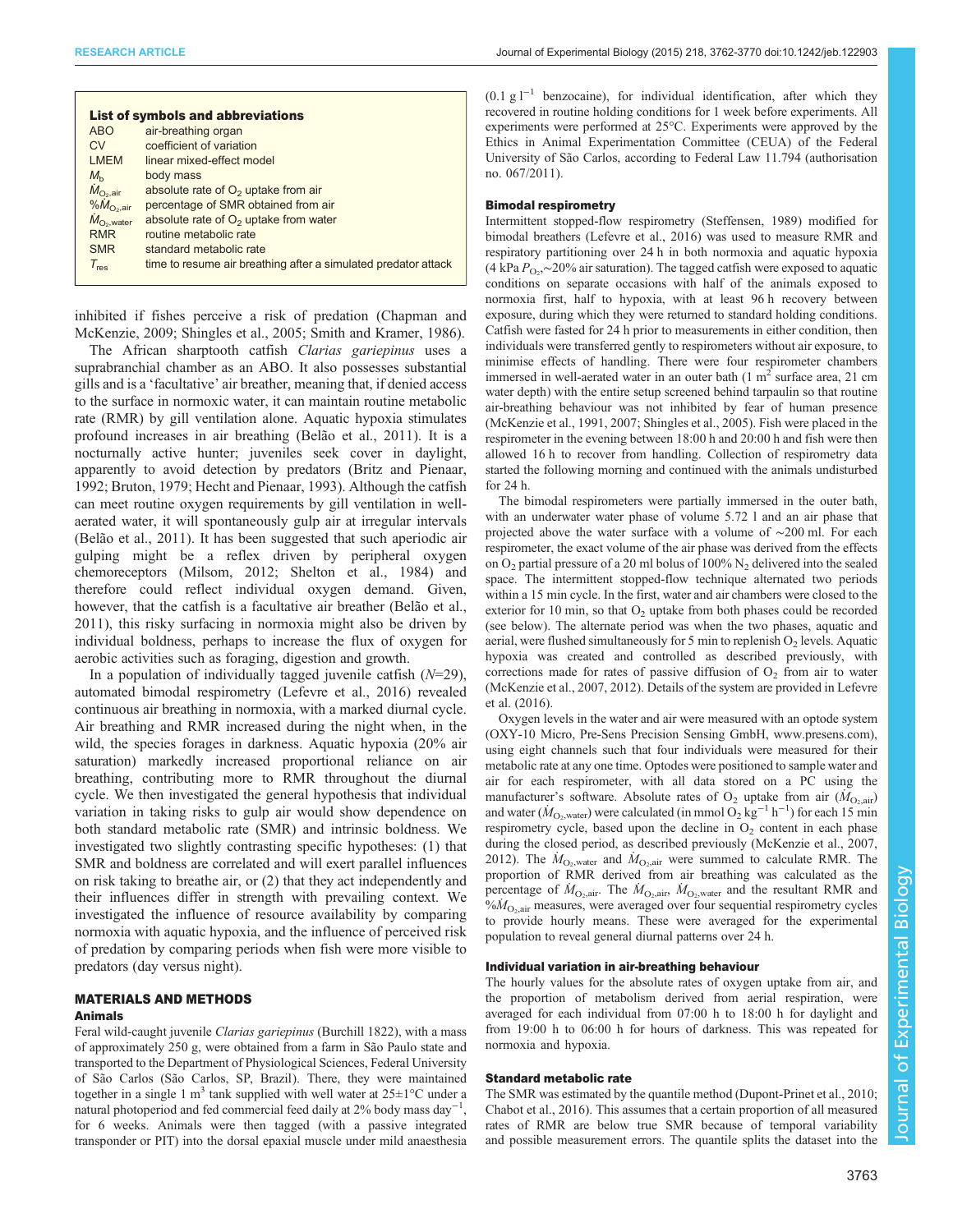q smallest and the  $1-q$  largest values, where q is a proportion chosen by the experimenter. Here, q was fixed at 0.12 such that 12% of values fell below true SMR [\(Chabot et al., 2016](#page-8-0)). All measures of RMR were considered for each individual, both in normoxia and hypoxia, hence four measures per hour over 48 h, or 192 measures.

#### Boldness

Boldness was evaluated as the time required to resume air breathing  $(T_{res})$  after a fearful stimulus, delivered when air breathing was especially risky but not physiologically essential: daylight normoxia. Following the respirometry in normoxia, the screen covering the respirometers was lifted for 1 min and each fish was disturbed by knocking sharply on the lid of their box 10 times, causing them to retreat to the bottom of the water phase. The  $T_{res}$  was taken as the time, in minutes, for the individual to resume oxygen uptake from air ([Chapman et al., 2011](#page-8-0)). This represents the propensity to resume a risk-taking behaviour in a potentially dangerous environment [\(Huntingford et al., 2010](#page-8-0); [Killen](#page-8-0) [et al., 2011, 2012\)](#page-8-0). This was always performed between 14:00 h and 15:00 h to avoid confounding effects of diurnal rhythms in activity or air breathing.

 $T_{\text{res}}$  was evaluated for evidence of a bimodal distribution, indicative of 'bold' versus 'shy' phenotypes [\(Frost et al., 2013](#page-8-0); [Huntingford et al., 2010;](#page-8-0) [Thomson et al., 2012](#page-9-0)) because such typing into personalities (or 'coping styles') can be used to inform interpretation of individual variation in phenotypic traits in fishes [\(MacKenzie et al., 2009](#page-8-0); [Rey et al., 2013, 2015](#page-9-0)). The  $T_{res}$  data were inspected visually for evidence of two groups, one with relatively short  $T_{\text{res}}$  indicating bold individuals, and a second with relatively longer  $T_{res}$  indicating shy individuals [\(Frost et al., 2013](#page-8-0); [Huntingford et al.,](#page-8-0) [2010](#page-8-0); [Thomson et al., 2012](#page-9-0)).

#### Data analysis and statistics

Statistics were performed with SPSS Statistics v17.0 ([www.ibm.com/](http://www.ibm.com/software/analytics/spss) [software/analytics/spss\)](http://www.ibm.com/software/analytics/spss). The level of significance for all tests was  $\alpha$ =0.05. To understand the variables that influenced air-breathing behaviour, linear mixed-effect models (LMEMs) were constructed with either absolute  $(M_{\text{O}_2,air})$  or proportional  $(\%M_{\text{O}_2,air})$  rates of air breathing as dependent variables, and fish mass,  $O_2$  availability (normoxia versus hypoxia), time of day (day versus night), SMR and  $T_{res}$  as fixed effects. Because each fish was tested under multiple conditions, fish identity was included as a random effect in the models, with time of day and oxygen availability treated as repeated factors. Initial models included all two-way interactions between  $SMR/T_{res}$  and each context of  $O<sub>2</sub>$  availability and time of day. Non-significant interactions were sequentially dropped and the models re-run. Model assumptions of homogeneity, linearity and normality of residuals were verified by inspection of residuals–fits plots.  $T_{res}$  was log transformed prior to use in the model. When apposite, dependence of the air breathing upon SMR or  $T_{res}$  was demonstrated visually using ordinary least-squares regression under each time of day and level of oxygenation.

Following classification of individuals by their  $T_{res}$ , namely resuming air breathing either relatively fast (bold) or relatively slowly (shy), a separate LMEM was constructed to focus on daylight  $\dot{M}_{\text{O}_2,air}$  and  $\% \dot{M}_{\text{O}_2,air}$  as dependent variables. Fish mass  $\Omega$ , availability (normovia versus hypoxia) dependent variables. Fish mass,  $O_2$  availability (normoxia versus hypoxia) and  $T_{\text{res}}$  type (bold versus shy) were fixed effects. Once again, fish identity was included as a random effect in the models, with oxygen availability treated as a repeated factor.

#### RESULTS

Data were collected for 29 individuals in normoxia, with a mean  $(\pm s.d.)$  mass of 292 $\pm 60$  g. Among these, data were collected for 24 fish in aquatic hypoxia, with a mean mass of  $300\pm58$  g.

#### General patterns of respiratory partitioning

In normoxia, the respirometry data showed a clear diurnal pattern in routine metabolism. Mean hourly RMR was relatively low during the day and much higher during the night (Fig. 1A). There were

measurable rates of mean  $O_2$  uptake from air  $(M_{O_2,air})$  throughout the diurnal evole but these increased markedly in darkness diurnal cycle, but these increased markedly in darkness, contributing to a marked increase in RMR. The mean rates of uptake from water  $(M_{O_2,\text{water}})$  were considerably less variable over<br>the diurnal cycle. The mean SMR of the nopulation was always the diurnal cycle. The mean SMR of the population was always below mean  $\dot{M}_{\text{O}_2, \text{water}}$  in normoxia (Fig. 1A). This presumably indicates that the catfish could meet their  $\Omega_2$  demands for SMR from indicates that the catfish could meet their  $O_2$  demands for SMR from gill ventilation alone ([Belão et al., 2011](#page-8-0)).

In aquatic hypoxia, there was still a clear diurnal rhythm in routine metabolism (Fig. 1B). The mean RMR was, however, visibly lower than in normoxia; this was linked to very low mean hourly rates of aquatic respiration, and  $\dot{M}_{\text{O}_2,w}$  varied very little over<br>the diurnal cycle (Fig. 1B). Furthermore, mean  $\dot{M}_{\odot}$  was always the diurnal cycle (Fig. 1B). Furthermore, mean  $\dot{M}_{\text{O}_2,\text{w}}$  was always<br>below mean SMR in aquatic hypoxia, which indicates that the below mean SMR in aquatic hypoxia, which indicates that the catfish would need to resort to air breathing to meet their basal  $O<sub>2</sub>$ demands.

Calculation of diurnal patterns of the percentage of routine metabolism that was due to  $O_2$  uptake from air  $(\%M_{O_2,air})$  in<br>normovia and hypovia (Fig. 2) confirmed that this showed a large normoxia and hypoxia ([Fig. 2](#page-4-0)) confirmed that this showed a large increase at night, especially in normoxia, and also that there was an overall much greater proportional reliance on air breathing in hypoxia.



Fig. 1. Routine metabolic rate and aquatic oxygen uptake in juvenile Clarias gariepinus. Routine metabolic rate (white symbols) and aquatic oxygen uptake (green symbols) measured over 24 h in (A) normoxia (squares, N=29) or (B) aquatic hypoxia at 20% air saturation (diamonds, N=25). The difference between aquatic oxygen uptake and RMR is due to oxygen uptake from air. Shaded blue areas represent night-time hours. The dotted line is mean standard metabolic rate. Values are means±s.e.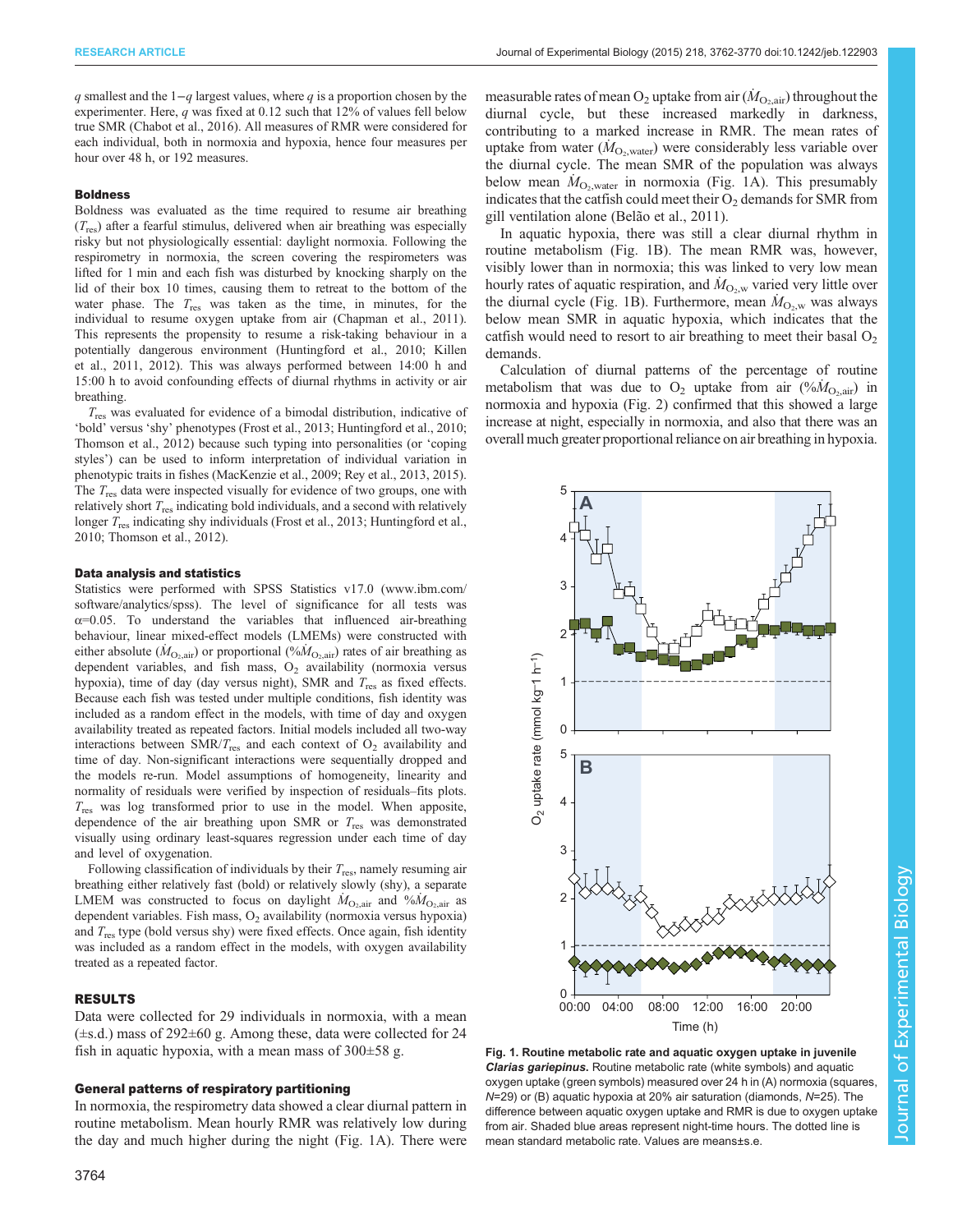<span id="page-4-0"></span>

Fig. 2. The percentage of routine metabolic rate derived from air (% $\dot{M}_{\rm O_2,air}$ ) over 24 h in juvenile Clarias gariepinus, in either normoxia (N=29) or aquatic hypoxia at 20% air saturation (N=25). The shaded blue areas represent night-time hours. Values are means±s.e.

Table 1 carries descriptive statistics for the two measures of risktaking to breath air, namely  $\dot{M}_{\text{O}_2,air}$  and  $\% \dot{M}_{\text{O}_2,air}$ , which were<br>calculated separately for daylight hours (07:00 h to 18:00 h) and calculated separately for daylight hours (07:00 h to 18:00 h) and night-time darkness (19:00 h to 06:00 h), in normoxia and then hypoxia. It also shows mean SMR. These traits all varied at least two-fold within the sample population.

#### Boldness as  $T_{res}$

Table 1 carries descriptive statistics of the measure of boldness,  $T_{\text{res}}$ , which varied widely within the experimental population. There was evidence of a bimodal distribution [\(Fig. S1\)](http://jeb.biologists.org/lookup/suppl/doi:10.1242/jeb.122903/-/DC1), whereby individual catfish either resumed air breathing in less than 75 min  $(N=13)$  or in more than 115 min  $(N=16)$ . Two groups, with mean ( $\pm$ s.e.)  $T_{res}$  of 37 $\pm$ 5 versus 181 $\pm$ 14 min, were therefore designated as bold versus shy phenotypes, respectively ([Frost](#page-8-0) [et al., 2013; Huntingford et al., 2010](#page-8-0); [Rey et al., 2013](#page-9-0); [Thomson](#page-9-0) [et al., 2012\)](#page-9-0).

#### Associations between SMR and  $T_{res}$

There was no correlation between body mass  $(M_b)$  and SMR or  $T_{res}$ , over the small range in mass of the experimental population. Individual SMR and  $T_{res}$  were, however, negatively correlated

Table 1. Descriptive statistics of rates of oxygen uptake from air and percentage total metabolic rate derived from air by juvenile Clarias gariepinus

|                                   | <b>Statistic</b> |                 |       |               |
|-----------------------------------|------------------|-----------------|-------|---------------|
|                                   | N                | mean±s.d.       | CV    | Range         |
| Normoxia                          |                  |                 |       |               |
| Day $\dot{M}_{\text{O}_2,air}$    | 29               | $0.52 + 0.41$   | 0.791 | $0.00 - 1.43$ |
| Night $M_{O_2,air}$               | 29               | $1.59 + 0.85$   | 0.537 | $0.59 - 3.66$ |
| Day % $\dot{M}_{\rm O2,air}$      | 29               | $16.3 \pm 10.9$ | 0.664 | $0.0 - 34.6$  |
| Night % $\dot{M}_{\rm O_2, air}$  | 29               | $376+121$       | 0.320 | $15.4 - 64.1$ |
| Hypoxia                           |                  |                 |       |               |
| Day $\dot{M}_{\text{O}_2,air}$    | 25               | $0.98 + 0.52$   | 0.528 | $0.36 - 2.84$ |
| Night $\dot{M}_{\rm O_2, air}$    | 25               | $1.49 \pm 0.39$ | 0.257 | $0.71 - 2.31$ |
| Day % $M_{\text{O}_2\text{,air}}$ | 25               | $46.5 \pm 17.6$ | 0.378 | $14.5 - 83.3$ |
| Night % $\dot{M}_{\rm O_2,air}$   | 25               | 66.1±12.4       | 0.187 | $42.5 - 91.6$ |
| <b>SMR</b>                        | 29               | $1.02 \pm 0.32$ | 0.308 | $0.48 - 1.85$ |
| $\tau_{\textrm{\tiny{res}}}$      | 29               | $117 + 83$      | 0.715 | $7 - 325$     |

 $\dot{M}_\mathrm{O_2,air}$  and SMR are in mmol O $_2$  kg $^{-1}$  h $^{-1}$ ;  $\mathcal{T}_\mathrm{res}$  in minutes. CV, coefficient of variation.

(Spearman Rank  $R=-0.391$ ,  $P=0.036$ ,  $N=29$ ), such that catfish with higher basal  $O_2$  demands resumed risky air breathing relatively more quickly after the fearful stimulus (Fig. 3). Interestingly, the bold and shy phenotypes did not distribute at opposing ends of this relationship. In fact, SMR did not differ between them, being  $1.11 \pm 0.10$  versus 0.97±0.08 mmol  $O_2$  kg<sup>-1</sup> h<sup>-1</sup>, for bold and shy fish, respectively, with a very similar range of values (Fig. 3). It is noteworthy, however, that all of the fish with bold phenotypes had a  $T_{res}$  that fell below the line describing the least-squares linear correlation, while almost all of the fish with shy phenotypes were above it (Fig. 3). The mean residuals for bold fish were −73±8 min, significantly less than the residuals for shy fish, which were  $60\pm13$  min (*t*-test  $P<0.00001$ ). That is, the bold fish were resuming air breathing an average of 73 min faster than would be predicted from their SMR, whereas the shy fish resumed air breathing an average of 60 min slower.

# Influence of individual SMR and  $T_{\rm res}$  on variation in risktaking to breathe air

The LMEMs did not reveal that SMR and  $T_{res}$  co-varied in their influence upon  $\dot{M}_{\text{O}_2\text{air}}$  or  $\% \dot{M}_{\text{O}_2\text{air}}$  ([Tables 2](#page-5-0) and [3](#page-5-0)). In terms of absolute rates of oxygen untake from air, there was a significant absolute rates of oxygen uptake from air, there was a significant dependence of  $\dot{M}_{\text{O}_2,air}$  on time of day, water  $\text{O}_2$  availability and SMR but not upon  $\overline{T}$  (Table 2). There were no interactions among SMR, but not upon  $T_{res}$  [\(Table 2](#page-5-0)). There were no interactions among the factors. The estimates of effects confirmed that the catfish breathed significantly less air during the daytime, with a significantly lower  $\dot{M}_{\text{O}_2,air}$  than at night. In hypoxia, there was a general increase in  $\dot{M}_{\odot}$  compared with normovia. Across all these general increase in  $\dot{M}_{\text{O}_2,air}$  compared with normoxia. Across all these contexts there was a positive dependence of  $\dot{M}_{\text{O}_2}$  on SMR. contexts, there was a positive dependence of  $\dot{M}_{\text{O}_2,air}$  on SMR:<br>individuals with higher basal  $\Omega_2$  demands had higher rates of aerial individuals with higher basal  $O<sub>2</sub>$  demands had higher rates of aerial respiration [\(Table 2\)](#page-5-0).

In terms of the percentage of total metabolic rate that was met by air breathing, the model revealed no significant main effects of time of day, oxygen availability, SMR or  $T_{res}$  on  $\%M_{\text{O}_2,air}$  ([Table 3\)](#page-5-0).<br>There were however significant interactions amongst these There were, however, significant interactions amongst these explanatory variables. Thus, there was a significant interaction between effects of  $O_2$  availability and SMR, whereby an effect of



Fig. 3. Relationship between individual standard metabolic rate and time to resume air breathing after a simulated predator attack in juvenile *Clarias gariepinus***.** Scatterplot of the relationship between SMR and time to<br>resume air breathing after a simulated predator attack (T<sub>res</sub>). There was a significant negative Spearman rank correlation (R=-0.391, P=0.036, N=29). The line is a least-squares linear fit. Fish with bold  $T_{res}$  phenotypes resumed air breathing in less than 75 min (see text for further details).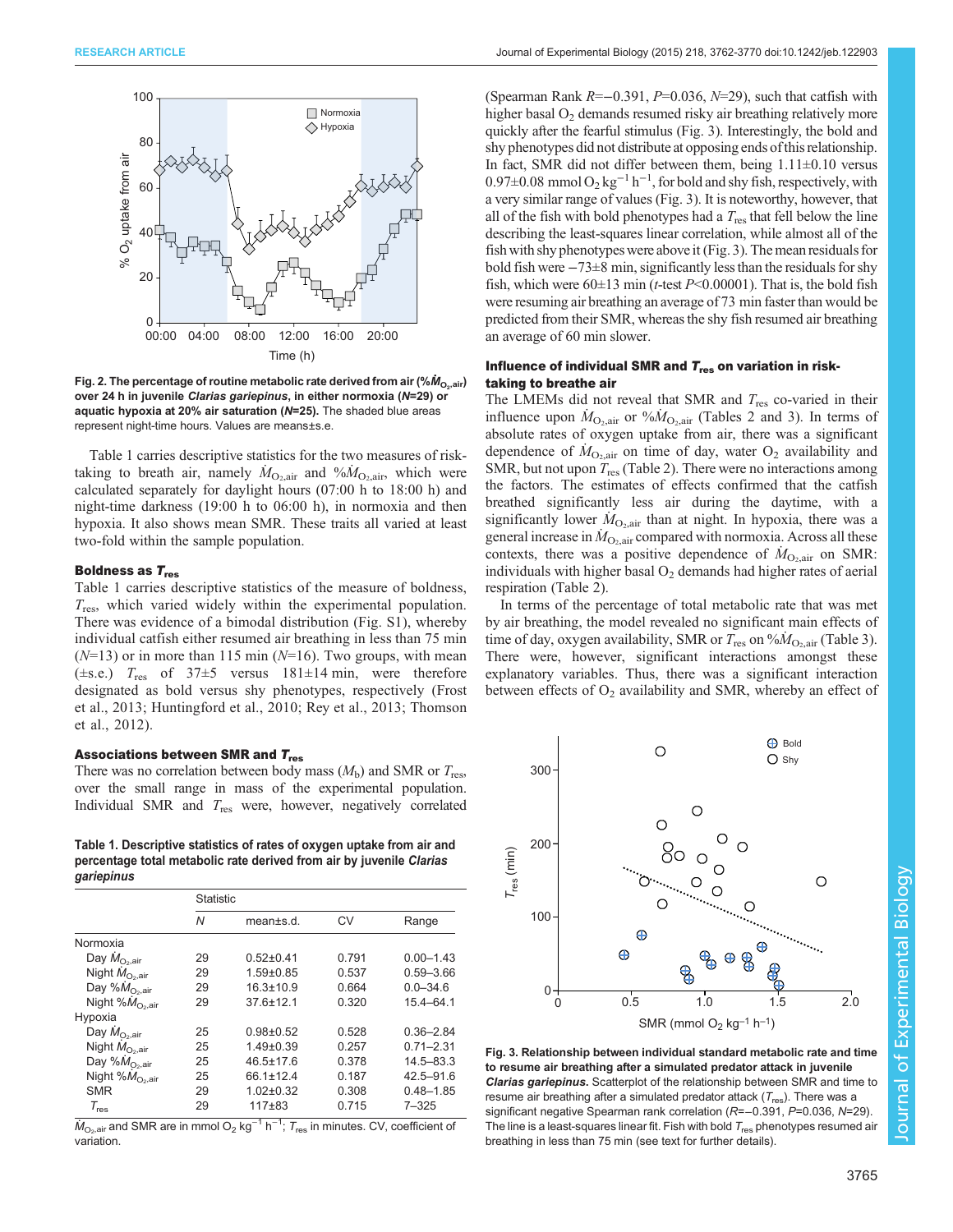<span id="page-5-0"></span>Table 2. Estimates of fixed effects from a linear mixed-effect model to evaluate the dependence of individual variation in rates of oxygen uptake from the air

| A. Fixed effects              |                  |                  |         |         |
|-------------------------------|------------------|------------------|---------|---------|
| Source                        | Numerator d.f.   | Denominator d.f. | F       | P       |
| Intercept                     |                  | 21.7             | 2.17    | 0.155   |
| $M_{\rm b}$                   |                  | 20.0             | 0.22    | 0.643   |
| Water $O2$ level              |                  | 58.8             | 12.52   | < 0.001 |
| Time of day                   |                  | 46.8             | 56.06   | < 0.001 |
| <b>SMR</b>                    |                  | 22.2             | 13.58   | 0.001   |
| $log T_{res}$                 |                  | 67.0             | 0.54    | 0.466   |
| B. Estimates of fixed effects |                  |                  |         |         |
| Parameter                     | Estimate±s.e.    | d.f.             | t       | P       |
| Intercept                     | $0.19+0.43$      | 44.0             | 0.45    | 0.656   |
| $M_h$                         | $0.87 \pm 0.85$  | 22.7             | 1.02    | 0.321   |
| Water<br>oxygen=hypoxia*      | $0.35 \pm 0.10$  | 73.6             | 3.38    | 0.001   |
| Time=day*                     | $-0.66 \pm 0.09$ | 48.9             | $-7.35$ | < 0.001 |

 $log T_{res}$  0.08±0.11 67.0 0.734 0.466 Rates of oxygen uptake from air were measured with bimodal respirometry for every hour over 24 h, either in normoxia (N=29 individuals) or in aquatic hypoxia (20% of air saturation, N=25 individuals). For each oxygen level, averages were calculated for each individual for either daylight hours (07:00 h–18:00 h) or darkness (19:00 h–06:00 h). SMR was assessed from the respirometry,  $T_{res}$  as the time in minutes to resume air breathing after a simulated predator attack in daylight normoxia. See text for further details \*Alternative parameter is set to zero because it is redundant. Parameters with significant effects are bold.  $M_{\rm b}$ , fish body mass.

SMR 0.61±0.17 22.2 3.68 0.001

individual basal  $O_2$  demand on  $\sqrt[6]{M_{O_2,air}}$  was only statistically significant in aquatic hypoxia (Table 3). Regressions of  $\frac{6}{M_{O_2}}$ . significant in aquatic hypoxia (Table 3). Regressions of  $\%M_{\text{O}_2,air}$ <br>against SMR for the four context combinations (Fig. 4A B) against SMR for the four context combinations ([Fig. 4](#page-6-0)A,B) demonstrate a significant positive dependence of  $\sqrt[6]{M_{\text{O}_2,air}}$  on SMR in hypoxia only (Fig. 4R) for both times of day. That is in SMR in hypoxia only ([Fig. 4](#page-6-0)B), for both times of day. That is, in hypoxia, individuals with higher basal  $O<sub>2</sub>$  demands tended to obtain proportionally more of their  $O_2$  from the air.

The LMEM also revealed a significant interaction between  $T_{res}$ and time of day, whereby a significant dependence of  $\sqrt[6]{M_{\text{O}_2,air}}$  on individual T was found but only during the daytime (Table 3) individual  $T_{res}$  was found, but only during the daytime (Table 3). Regressions of  $\%M_{\text{O}_2\text{air}}$  against  $T_{\text{res}}$  for the four different context<br>combinations (Fig. 5.A, B) revealed significant negative dependence combinations ([Fig. 5A](#page-6-0),B) revealed significant negative dependence of  $\%M_{\text{O}_2,air}$  on  $T_{\text{res}}$  during the day but not the night, in both normoxia and hypoxia. That is during the day time individuals that normoxia and hypoxia. That is, during the daytime, individuals that had shorter  $T_{res}$  tended to obtain proportionally more of their  $O_2$ from the air.

## Influence of  $T_{res}$  phenotype on variation in risk taking to breathe air

The model did not reveal a significant dependence of daylight  $\dot{M}_{\text{O}_2,air}$ <br>on T phenotype (data not shown) but did reveal a dependence for on  $T_{res}$  phenotype (data not shown), but did reveal a dependence for daylight % $\dot{M}_{\text{O}_2\text{air}}$  ([Table 4](#page-7-0)). The proportion of  $\text{O}_2$  obtained from air was significantly greater in hold compared with shy phenotypes was significantly greater in bold compared with shy phenotypes during the day, with no interaction with level of oxygen availability [\(Table 4](#page-7-0)). That is, further to the complex influences of individual SMR and  $T_{res}$  on  $\frac{\partial M_{\text{O}_2,air}}{\partial M}$ , bold fish breathed proportionally more air than shy fish during daylight hours in both normoxia and hypoxia than shy fish during daylight hours, in both normoxia and hypoxia.

## **DISCUSSION**

The results support the general hypothesis that the tendency to take risks to gulp air depends upon both basal O<sub>2</sub> demand and intrinsic boldness in a fish with bimodal respiration. Context itself, namely Table 3. Estimates of fixed effects from a linear mixed-effect model to evaluate the dependence of individual variation in percentage total metabolic rate derived from air

| A. Fixed effects                     |                |           |         |       |
|--------------------------------------|----------------|-----------|---------|-------|
| Source                               | Num. d.f.      | Den. d.f. | F       | P     |
| Intercept                            | 1              | 23.7      | 5.88    | 0.023 |
| $M_h$                                | 1              | 22.5      | 1.06    | 0.314 |
| Water $O2$ level                     |                | 66.4      | 3.30    | 0.074 |
| Time of day                          |                | 48.6      | 0.39    | 0.537 |
| <b>SMR</b>                           | 1              | 20.9      | 3.45    | 0.077 |
| $log T_{res}$                        | 1              | 24.0      | 0.63    | 0.436 |
| Water $O_2 \times$ SMR               |                | 66.5      | 5.18    | 0.026 |
| Time of day×log $T_{res}$            | 1              | 48.4      | 7.23    | 0.010 |
| <b>B.</b> Estimates of fixed effects |                |           |         |       |
| Parameter                            | Estimate±s.e.  | d.f.      | t       | P     |
| Intercept                            | 20.9±14.0      | 32.7      | 1.50    | 0.144 |
| $M_h$                                | 23.5±22.8      | 22.5      | 0.62    | 0.537 |
| Water $O_2$ =hypoxia*                | $13.4 + 7.4$   | 66.3      | 1.81    | 0.074 |
| Time=day*                            | $6.3 \pm 10.1$ | 48.6      | 0.62    | 0.537 |
| <b>SMR</b>                           | $1.0 + 5.2$    | 32.2      | 0.19    | 0.853 |
| $log T_{res}$                        | $4.0 + 4.4$    | 35.9      | 0.92    | 0.366 |
| Hypoxia×SMR*                         | $15.7 \pm 6.9$ | 66.5      | 2.28    | 0.026 |
| Day×log $T_{res}$ *                  | $-13.8 + 5.1$  | 48.4      | $-2.69$ | 0.010 |

Rates of oxygen uptake from air and water were measured with bimodal respirometry for every hour over 24 h, either in normoxia (N=29 individuals) or in aquatic hypoxia (20% of air saturation, N=24 individuals), to derive  $% \dot{M}_{\odot}$  air. For each oxygen level, averages were calculated for each individual for either daylight hours (07:00 h–18:00 h) or darkness (19:00 h–06:00 h). SMR was assessed from the respirometry,  $T_{res}$  as the time in minutes to resume air breathing after a simulated predator attack in daylight normoxia. The LMEM tested for interactions between water oxygen level and SMR, and between time of day and  $T_{res}$ . See text for further details.

\*Alternative parameter is set to zero because it is redundant. Significant effects are in bold.  $M<sub>b</sub>$ , fish body mass.

O2 availability (normoxia versus hypoxia) or level of perceived risk (day versus night) had profound effects on air-breathing behaviour. The results provided apparently paradoxical support for both specific hypotheses because, although SMR and  $T_{res}$  were correlated, there was clear evidence of independent influences that varied in strength according to the context.

## General patterns of respiratory metabolism and boldness

The marked circadian rhythm in RMR and air-breathing behaviour by C. gariepinus is consistent with reports of diurnal variation in activity and a pronounced nocturnal habit in this species [\(Britz and](#page-8-0) [Pienaar, 1992; Bruton, 1979;](#page-8-0) [Willoughby and Tweddle, 1978\)](#page-9-0). In the wild, juvenile catfish emerge from cover at night, to forage [\(Bruton, 1979](#page-8-0); [Willoughby and Tweddle, 1978](#page-9-0)). Therefore, the overall increase in RMR and air breathing at night presumably reflects an increase in activity by the animals ([Lefevre et al., 2014a,](#page-8-0) [b\)](#page-8-0), which is at least partly due to a reduced fear of detection by predators [\(Britz and Pienaar, 1992](#page-8-0)).

The fact that SMR was below  $\dot{M}_{\text{O}_2,air}$  in aquatic normoxia<br>of times that in well-aerated water the species is able to meet and confirms that, in well-aerated water, the species is able to meet and exceed basal O<sub>2</sub> demands by gill ventilation alone and is, indeed, a facultative air breather ([Belão et al., 2011\)](#page-8-0). In aquatic hypoxia, the overall increase in air breathing was expected [\(Belão et al., 2011\)](#page-8-0) and the data demonstrate that the catfish needed to breathe air because aquatic respiration could no longer support their basal metabolic demands, mean  $\dot{M}_{\text{O}_2$ , water was consistently below mean SMR. The overall decline in RMR that was also visible in aquatic SMR. The overall decline in RMR that was also visible in aquatic hypoxia, over the entire daily cycle when compared with normoxia,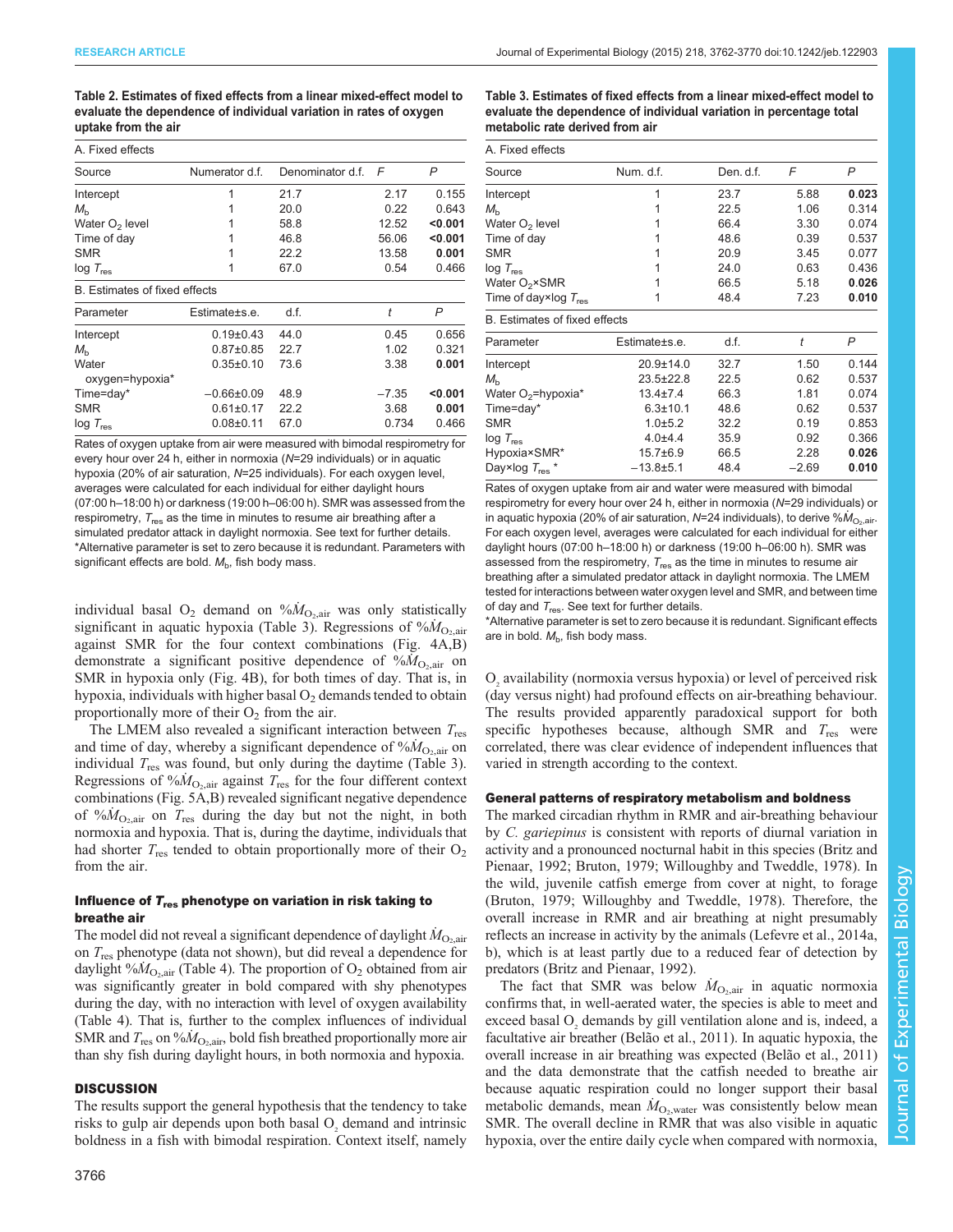<span id="page-6-0"></span>

Fig. 4. The dependence of individual percentage of oxygen uptake obtained from air on standard metabolic rate of juvenile Clarias gariepinus. Scatterplots of the relationship between individual SMR and %  $\dot{M}_{\text{O}_2\text{air}}$  in (A) normoxia (N=29) and (B) aquatic hypoxia at 30% air saturation (N=24). For normoxic daytime, % $\dot{M}_{\rm O_2, air}$ =7.64+8.45×SMR,  $R^2$ =0.063, P=0.187; for normoxic night-time, % $\hat{M}_{\text{O}_2\text{.air}}$ =43.90–6.11×SMR,  $R^{2}$ =0.030, P=0.395; for hypoxic daytime, % $\dot{M}_{\rm O_2, air} = 20.86 + 25.22 \times \text{SMR}, R^2 = 0.318,$ P=0.017 (B, solid line); for hypoxic night-time,  $%M_{\odot,air}$ =45.42+19.27×SMR,  $R^{2}=0.231$ , P=0.017 (B, dotted line).

has been observed previously in facultative air-breathing fishes and may reflect a decline in spontaneous activity levels [\(Lefevre et al.,](#page-8-0) [2012](#page-8-0), [2014a](#page-8-0),[b](#page-8-0); [McKenzie et al., 2012](#page-8-0)).

Our measure of boldness – the time to resume air breathing after a fearful stimulus – is similar to previous studies that have, for example, evaluated boldness as the time required to emerge from cover into a potentially threatening environment [\(Huntingford et al.,](#page-8-0) [2010](#page-8-0); [Killen et al., 2011](#page-8-0), [2012](#page-8-0); [MacKenzie et al., 2009](#page-8-0)). T<sub>res</sub> should be a valid measure of intrinsic boldness because our respirometry data confirm that the catfish is a facultative air breather in aquatic normoxia. By definition, therefore, the animals should not, in theory, have had any physiological drive to take risks to obtain oxygen from air.

The evidence of a bimodal distribution in  $T_{res}$ , with bold and shy phenotypes, is consistent with previous studies on fishes, which have used various tests, such as emergence from cover or response to novel objects, to classify phenotypes as bold or shy ([Frost et al.,](#page-8-0) [2013](#page-8-0); [Huntingford et al., 2010](#page-8-0); [Rey et al., 2013; Thomson et al.,](#page-9-0) [2012](#page-9-0)). Consideration of this apparent difference in personality improved our ability to interpret other elements of individual variance in our data [\(MacKenzie et al., 2009;](#page-8-0) [Rey et al., 2013,](#page-9-0) [2015](#page-9-0)). In particular and as discussed below, the apparent paradox



Fig. 5. The dependence of individual percentage of oxygen uptake obtained from air on time to resume air breathing after a simulated predator attack of juvenile Clarias gariepinus. Scatterplots of the relationship between log  $T_{res}$  and % $\dot{M}_{O_2,air}$  in (A) normoxia (N=29) or (B) aquatic hypoxia at 25% air saturation (N=24) in the day or night. For normoxic daytime, % $\dot{M}_{\rm O_2, air}$ =49.83–17.28×log  $T_{\rm res}$ ,  $R^2$ =0.285, P=0.002 (A, solid line); for normoxic night-time, % $M_{\rm O_2, air}$ =27.08+4.91×log  $T_{\rm res}$ ,  $R^2$ =0.013, P=0.431; for hypoxic daytime, % $\dot{M}_{\rm O_2, air}$ =92.23–23.71×log  $T_{\rm res}$ ,  $R^2$ =0.206, P=0.015 (B, solid line); for hypoxic night-time,  $\% \dot{M}_{\rm O_2, air}$  =83.46–9.03×log  $T_{\rm res}$ ,  $R^2$ =0.028, P=0.211.

whereby SMR and  $T_{res}$  were correlated but also exerted independent and context-dependent effects on risk taking.

## $T_{res}$  is correlated with SMR but also possesses an independent element of boldness

The significant negative correlation between SMR and  $T_{res}$  is consistent with proposals that individuals with higher basal oxygen demands should also be bolder ([Biro and Stamps, 2010](#page-8-0); [Careau](#page-8-0) [et al., 2008](#page-8-0); [Réale et al., 2010\)](#page-9-0). It would be predicted, therefore, that catfish with the shortest  $T_{res}$ , with bold phenotypes, would have a significantly higher mean SMR than the shy fish. Instead, they had a similar overall range of values for basal metabolism. Within the overall correlation between SMR and  $T_{res}$  there was, however, clear evidence that the bold fish were indeed intrinsically more risk-prone than shy fish, because the former resumed air breathing relatively sooner than would be predicted from their SMR.

One way of interpreting these results is that there are two mechanisms at work. The general correlation of SMR and  $T_{res}$  may, in fact, be a consequence of a chemoreflexive respiratory drive to gulp air in the catfish. As discussed in detail below, the overall dependence of  $\dot{M}_{\text{O}_2,air}$  on SMR reveals such a chemoreflexive drive,<br>whereas the context-dependent influence of SMR on % $\dot{M}_{\odot}$  in whereas the context-dependent influence of SMR on  $\%M_{\text{O}_2,\text{air}}$  in<br>hypoxia confirms it. The second mechanism appears to involve an hypoxia confirms it. The second mechanism appears to involve an independent and intrinsic difference in boldness, causing individuals to resume air breathing either relatively faster or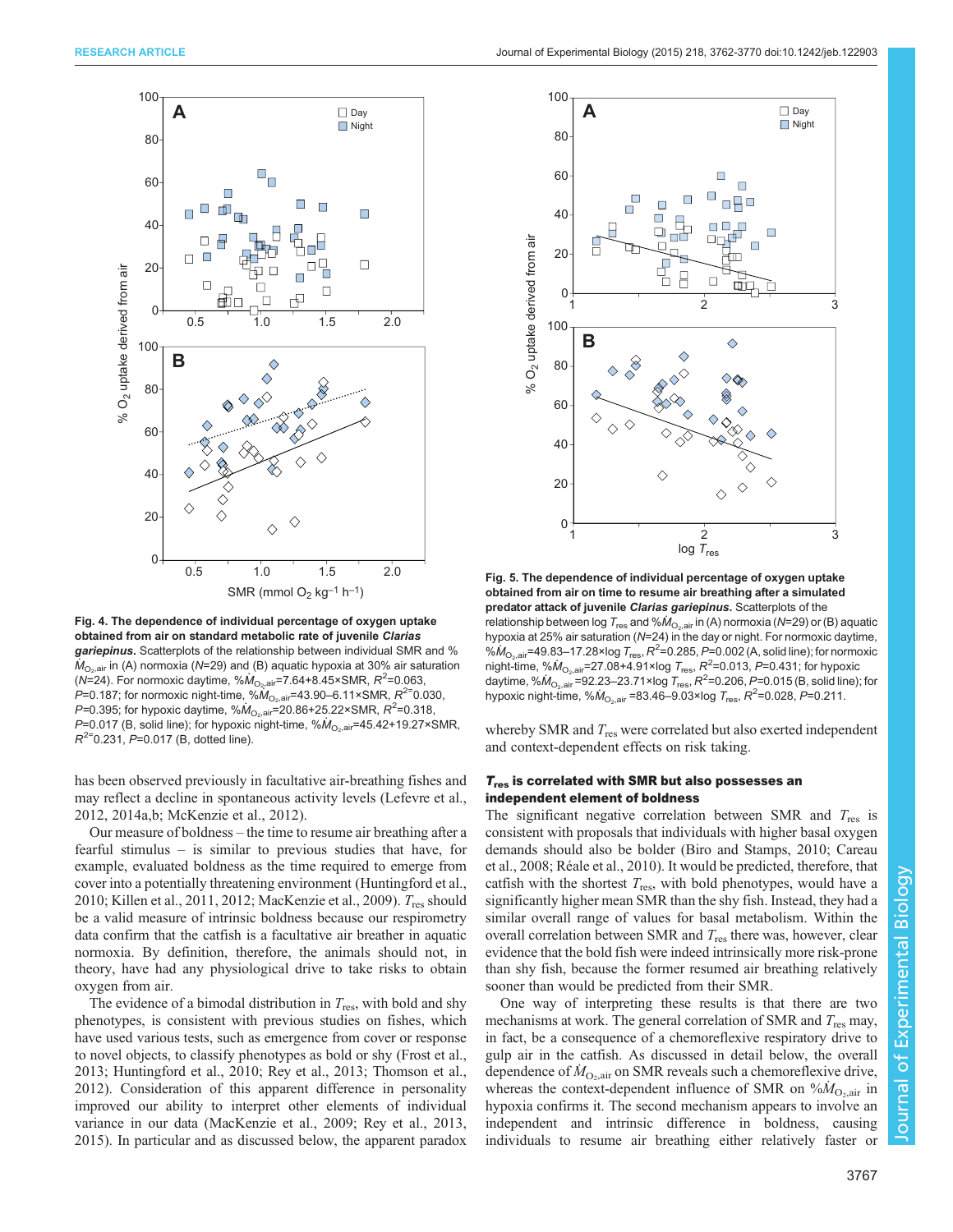<span id="page-7-0"></span>Table 4. Estimates of fixed effects from a linear mixed-effect model to evaluate the dependence of individual variation in percentage total metabolic rate derived from air during daylight hours

| A. Fixed effects                 |                 |                  |            |         |
|----------------------------------|-----------------|------------------|------------|---------|
| Source                           | Numerator d.f.  | Denominator d.f. | $\sqrt{2}$ | P       |
| Intercept                        | 1               | 27.3             | 13.91      | < 0.001 |
| $M_{\rm b}$                      |                 | 24.1             | 0.04       | 0.950   |
| Water O <sub>2</sub> level       |                 | 24.1             | 64.14      | < 0.001 |
| $T_{res}$ phenotype              | 2               | 25.1             | 4.29       | 0.025   |
| B. Estimates of fixed effects    |                 |                  |            |         |
| Parameter                        | Estimate + s.e. | df.              | t          | P       |
| Intercept                        | $11.3 + 8.4$    | 24.1             | 1.35       | 0.191   |
| $M_{h}$                          | $1.8 + 28.1$    | 241              | 0.06       | 0.950   |
| Water O <sub>2</sub> =hypoxia*   | $30.2 \pm 3.7$  | 24.1             | 8.01       | < 0.001 |
| $T_{\text{res}}$ phenotype=bold* | $9.8 \pm 3.5$   | 24.6             | 2.78       | 0.010   |

Rates of oxygen uptake from air and water were measured with bimodal respirometry for every hour over 24 h, either in normoxia (N=29 individuals) or in aquatic hypoxia (20% of air saturation,  $N=24$  individuals), to derive % $\dot{M}_{\odot}$  air. For each oxygen level, averages were calculated for each individual for daylight hours (07:00 h–18:00 h).  $T_{res}$  is the time in minutes to resume air breathing after a simulated predator attack in daylight normoxia, where fish with bold phenotypes resumed in less than 75 min (N=13), shy fish in greater than

115 min (N=16). The LMEM tested for interactions between water oxygen level and boldness phenotype. See text for further details.

\*Alternative parameter is set to zero because it is redundant. Significant effects are bold.  $M<sub>b</sub>$ , fish body mass.

slower than their SMR and respiratory drive would predict. This difference in personality was then linked to clear differences in risktaking during the daytime, as discussed in detail further below.

#### Individual standard metabolic rate exerts a pervasive influence on air breathing

The fact that the absolute rates of  $O<sub>z</sub>$  uptake from air were dependent upon individual SMR, across all contexts, was unexpected. A facultative air-breathing fish should not, in theory, have a physiological drive to take risks to gulp air in normoxia. One possible explanation for this apparent inconsistency would be that the surfacing responses are, at least in part, inescapable neurophysiological reflexes [\(Lefevre et al., 2014a\)](#page-8-0). In freshwater fishes, air breathing is believed to have evolved as a response to aquatic hypoxia ([Graham, 1997](#page-8-0); [Johansen, 1968, 1970](#page-8-0); [Randall](#page-9-0) [et al., 1981](#page-9-0)). Hypoxic surfacing responses are reflexes, stimulated by oxygen-sensitive chemoreceptors in the gills, which monitor water and blood  $O_2$  levels ([Chapman and McKenzie, 2009](#page-8-0), [1991](#page-8-0); [Milsom, 2012](#page-8-0)). Although these reflex circuits may have evolved because they allow bimodal fishes to increase air breathing and regulate their metabolic rate in aquatic hypoxia, it is conceivable that they also cause them to perform surfacing responses at irregular intervals in normoxia ([Lefevre et al., 2014a](#page-8-0)). It has been proposed that the aperiodic gulping of air by animals with bimodal respiration is indeed a chemoreflex, whereby blood oxygen levels decline progressively over time after an air breath, this is monitored by oxygen-sensitive chemoreceptors in the vasculature that eventually stimulate the animal to surface and take another gulp [\(Milsom,](#page-8-0) [2012](#page-8-0); [Shelton et al., 1984](#page-9-0)). The overall positive relationship between SMR and  $\dot{M}_{\text{O}_2\text{air}}$  could be explained by such a physiological mechanism: if the decline in blood oxygen occurs physiological mechanism: if the decline in blood oxygen occurs more rapidly in individuals with higher basal metabolic demands, this will stimulate more reflex air-breathing responses.

This physiological basis to air-breathing responses was almost certainly the mechanism underlying the dependence of  $\%M_{\text{O}_2,air}$  on

SMR in aquatic hypoxia. It seems logical to presume that, the higher an individual's SMR, the more their metabolic equilibrium was challenged in aquatic hypoxia ([Killen et al., 2012](#page-8-0), [2013\)](#page-8-0). Chemoreflexive responses would presumably be stimulated relatively more profoundly and frequently in individuals that were consuming oxygen from their blood at the highest rates.

This evidence of a pervasive chemoreflexive drive to breathe air, even in normoxia, could then explain why SMR and  $T_{res}$  were correlated. Individuals with higher SMR would have a stronger chemoreflexive drive to breathe air and, therefore, would exhibit a reflex response more rapidly after the fearful stimulus, irrespective of any influence of their personality.

## Individual boldness exerts a context-dependent influence on air breathing

The current study provides the first evidence that personality can influence risky air-breathing behaviour by an aquatic vertebrate. It is particularly interesting that this effect was context dependent and independent of any respiratory drive. Our measure of intrinsic boldness,  $T_{res}$ , was clearly linked to the proportion of  $O_2$  obtained from air at a time of day when, in the wild, surfacing would be especially risky, because of the danger of visual detection by predators [\(Bruton, 1979](#page-8-0); [Willoughby and Tweddle, 1978](#page-9-0)). The effect of intrinsic boldness on risk taking was confirmed by the fact that bold  $T_{res}$  phenotypes breathed proportionally more air than fish with shy phenotypes during the daytime.

It is conceivable that choosing to surface and tap  $O_2$ -rich air may allow individuals to complete metabolic activities such as digesting meals more rapidly, and so sustain higher rates of foraging, energy flux and growth in their environment. This would be analogous to previous reports of bolder animals achieving faster growth via increased foraging rates ([Biro et al., 2004\)](#page-8-0). It is also conceivable that these air-breathing responses provided other benefits to bolder animals, such as improved maintenance of buoyancy [\(Hedrick and](#page-8-0) [Jones, 1993](#page-8-0)) or even improved auditory sensitivity ([Shao et al.,](#page-9-0) [2014\)](#page-9-0).

#### Conclusions and perspectives

The current data contribute to the ongoing debate regarding the relationships between physiological and behavioural traits, although they indicate that these are not simple. Although our finding that SMR and  $T_{res}$  were correlated is consistent with suggestions that selection should co-adapt physiology and temperament [\(Biro and Stamps, 2010](#page-8-0); [Careau and Garland, 2012](#page-8-0); [Réale et al., 2010; Stamps, 2007\)](#page-9-0), in the current study, the correlation probably reflects our method of measuring boldness. Although we were able to show separate independent influences of metabolic demand and intrinsic boldness on risky air-breathing behaviour, future experiments in air-breathing fishes should utilise measures of boldness that are not confounded by chemoreflexive respiratory drive. This first attempt to disentangle the influences of physiology and personality on air breathing in an aquatic vertebrate highlights the complexities of designing experiments to evaluate causal relationships between energy metabolism and personality [\(Killen et al., 2013\)](#page-8-0).

Chemoreflexes can be invoked to explain why individuals with high SMR had higher absolute rates of aerial respiration in all situations. This became most prominent during aquatic hypoxia, when the need to obtain atmospheric  $O_2$  constrained risk-taking behaviour, forcing individuals with higher basal metabolic demands to surface relatively more frequently. The question remains as to why, if individual energy metabolism has such a pervasive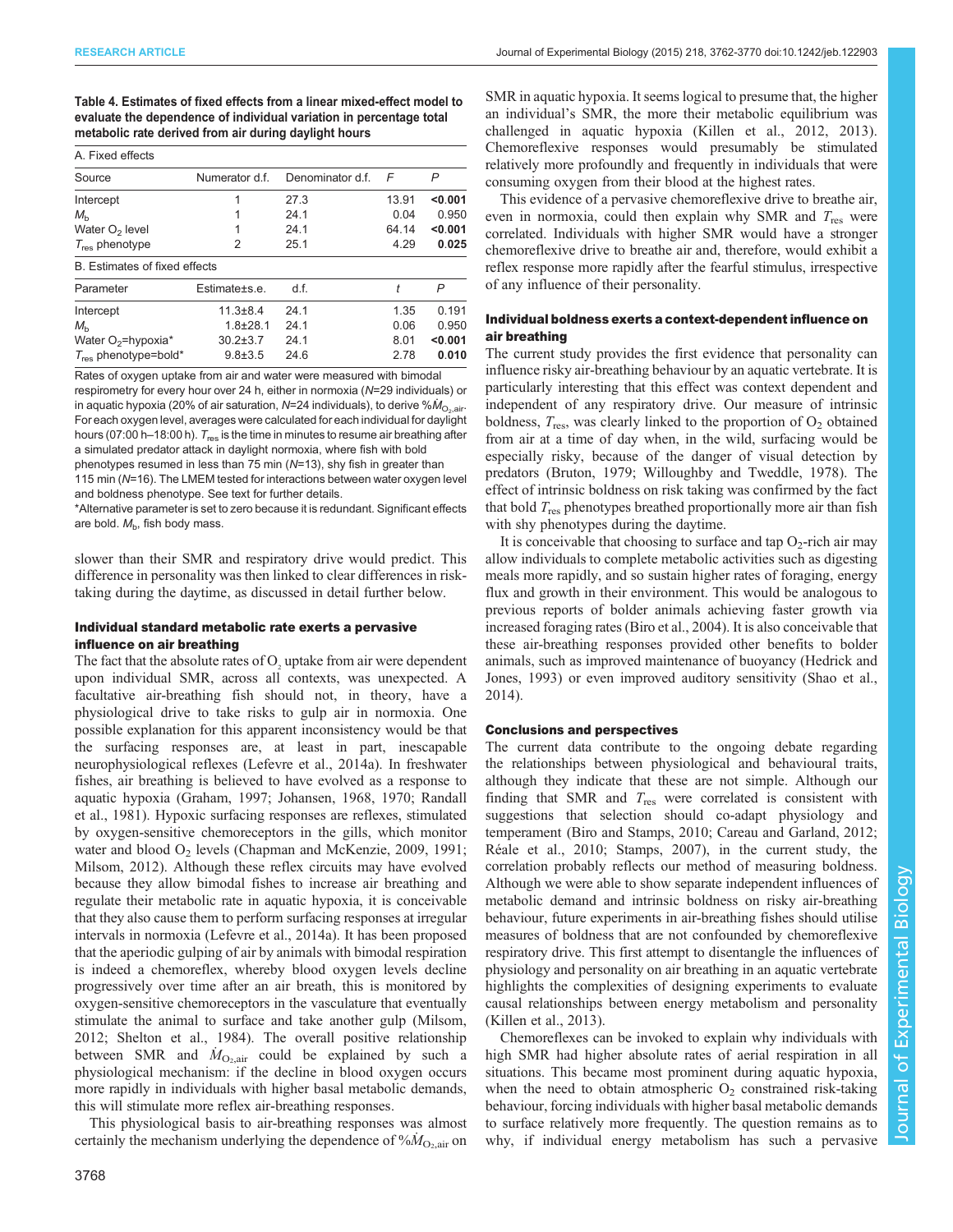<span id="page-8-0"></span>influence on risky air-gulping, animals with high SMR did not all have bold  $T_{res}$  phenotypes. Instead, independent effects of intrinsic boldness were observed during the daytime, including in normoxia when surfacing was seemingly non-essential, but potentially more risky. The relative influences of SMR and boldness were much more complex than might be predicted from correlational selection on a similar life history trade-off.

While the relative costs and benefits of foraging activity in relation to predation risk have been well studied (Biro and Stamps, 2008; Biro et al., 2004; [Sih et al., 2012](#page-9-0); [Stamps, 2007\)](#page-9-0), the tradeoffs involved in access to other vital resources, such as oxygen for fishes, are little understood and require further investigation. The complex associations among energy demand, personality and the emergent tendency to take risks, indicate that cause–effect links between physiology and behaviour are dynamic and dependent upon context.

#### Acknowledgements

The authors are grateful to two anonymous referees for comments on a previous version of this manuscript. In particular, for valuable suggestions regarding analysis of the behavioural data. The authors are also grateful to Cesar Polettini and Piscicultura Polettini, Mogi Mirim, Brazil, for providing the experimental animals.

#### Competing interests

The authors declare no competing or financial interests.

#### Author contributions

D.M., T.B. and F.R. conceived and designed the experiments; D.M. and T.B. performed the experiments and compiled the raw data; D.M., T.B. and S.K. analyzed the data; D.M., T.B., S.K. and F.R. wrote the paper.

#### Funding

This study was funded in part by the Brazilian National Council for Scientific and Technological Development - CNPq (400177/2011-0 and 301921/2009-1). S.S.K. was supported by NERC Advanced Fellowship NE/J019100/1. Deposited in PMC for immediate release.

#### Supplementary information

Supplementary information available online at <http://jeb.biologists.org/lookup/suppl/doi:10.1242/jeb.122903/-/DC1>

#### References

- Anholt, B. R. and Werner, E. E. [\(1998\). Predictable changes in predation mortality](http://dx.doi.org/10.1023/A:1006589616931) [as a consequence of changes in food availability and predation risk.](http://dx.doi.org/10.1023/A:1006589616931) Evol. Ecol. 12[, 729-738.](http://dx.doi.org/10.1023/A:1006589616931)
- Belão, T. C., Leite, C. A. C., Florindo, L. H., Kalinin, A. L. and Rantin, F. T. ̃ [\(2011\). Cardiorespiratory responses to hypoxia in the African catfish,](http://dx.doi.org/10.1007/s00360-011-0577-z) Clarias gariepinus [\(Burchell 1822\), an air-breathing fish.](http://dx.doi.org/10.1007/s00360-011-0577-z) J. Comp. Physiol. B. 181, [905-916.](http://dx.doi.org/10.1007/s00360-011-0577-z)
- Biro, P. A. and Stamps, J. A. [\(2008\). Are animal personality traits linked to life](http://dx.doi.org/10.1016/j.tree.2008.04.003)[history productivity?](http://dx.doi.org/10.1016/j.tree.2008.04.003) Trends Ecol. Evol. 23, 361-368.
- Biro, P. A. and Stamps, J. A. [\(2010\). Do consistent individual differences in](http://dx.doi.org/10.1016/j.tree.2010.08.003) [metabolic rate promote consistent individual differences in behavior?](http://dx.doi.org/10.1016/j.tree.2010.08.003) Trends Ecol. Evol. 25[, 653-659.](http://dx.doi.org/10.1016/j.tree.2010.08.003)
- [Biro, P. A., Abrahams, M. V., Post, J. R. and Parkinson, E. A.](http://dx.doi.org/10.1098/rspb.2004.2861) (2004). Predators [select against high growth rates and risk-taking behaviour in domestic trout](http://dx.doi.org/10.1098/rspb.2004.2861) populations. [Proc. R. Soc. B Biol. Sci.](http://dx.doi.org/10.1098/rspb.2004.2861) 271, 2233-2237.
- Britz, P. J. and Pienaar, A. G. [\(1992\). Laboratory experiments on the effect of light](http://dx.doi.org/10.1111/j.1469-7998.1992.tb04343.x) [and cover on the behaviour and growth of African catfish,](http://dx.doi.org/10.1111/j.1469-7998.1992.tb04343.x) Clarias gariepinus [\(Pisces: Clariidae\).](http://dx.doi.org/10.1111/j.1469-7998.1992.tb04343.x) J. Zool. 227, 43-62.
- Bruton, M. N. [\(1979\). The food and feeding behaviour of](http://dx.doi.org/10.1111/j.1096-3642.1979.tb00057.x) Clarias gariepinus (Pisces: [Clariidae\) in Lake Sibaya, South Africa, with emphasis on its role as a predator of](http://dx.doi.org/10.1111/j.1096-3642.1979.tb00057.x) cichlids. [Trans. Zool. Soc. London](http://dx.doi.org/10.1111/j.1096-3642.1979.tb00057.x) 35, 47-114.
- [Burton, T., Killen, S. S., Armstrong, J. D. and Metcalfe, N. B.](http://dx.doi.org/10.1098/rspb.2011.1778) (2011). What causes [intraspecific variation in resting metabolic rate and what are its ecological](http://dx.doi.org/10.1098/rspb.2011.1778) consequences?. [Proc. R. Soc. B Biol. Sci.](http://dx.doi.org/10.1098/rspb.2011.1778) 278, 3465-3473.
- Careau, V. and Garland, T. [\(2012\). Performance, personality, and energetics:](http://dx.doi.org/10.1086/666970) [correlation, causation, and mechanism.](http://dx.doi.org/10.1086/666970) Physiol. Biochem. Zool. 85, 543-571.
- [Careau, V., Thomas, D., Humphries, M. M. and Re](http://dx.doi.org/10.1111/j.0030-1299.2008.16513.x)́ale, D. (2008). Energy [metabolism and animal personality.](http://dx.doi.org/10.1111/j.0030-1299.2008.16513.x) Oikos 117, 641-653.
- Chabot, D., Steffensen, J. F. and Farrell, A. P. (2016). Measuring standard metabolic rate in fishes. J. Fish Biol. in press.
- Chapman, L. J. and McKenzie, D. J. (2009). Behavioral responses and ecological consequences. In Hypoxia, Fish Physiology, Vol. 27 (ed. J. G. Richards, A.P. Farrell and C.J. Brauner), pp. 25-77. San Diego: Elsevier Inc.
- Chapman, B. B., Hulthé[n, K., Blomqvist, D. R., Hansson, L.-A., Nilsson, J.-Å.,](http://dx.doi.org/10.1111/j.1461-0248.2011.01648.x) Brodersen, J., Anders Nilsson, P., Skov, C. and Brönmark, C. (2011). To [boldly go: individual differences in boldness influence migratory tendency.](http://dx.doi.org/10.1111/j.1461-0248.2011.01648.x) Ecol. Lett. 14[, 871-876.](http://dx.doi.org/10.1111/j.1461-0248.2011.01648.x)
- [Conrad, J. L., Weinersmith, K. L., Brodin, T., Saltz, J. B. and Sih, A.](http://dx.doi.org/10.1111/j.1095-8649.2010.02874.x) (2011). [Behavioural syndromes in fishes: a review with implications for ecology and](http://dx.doi.org/10.1111/j.1095-8649.2010.02874.x) [fisheries management.](http://dx.doi.org/10.1111/j.1095-8649.2010.02874.x) J. Fish Biol. 78, 395-435.
- Diaz, R. J. and Breitburg, D. L. (2009). Hypoxia. In Hypoxia, Fish Physiology, Vol. 27 (ed. J. G. Richards, A. P. Farrell and C. J. Brauner), pp. 1-23. San Diego: Elsevier.
- [Dupont-Prinet, A., Chatain, B., Grima, L., Vandeputte, M., Claireaux, G. and](http://dx.doi.org/10.1242/jeb.037812) McKenzie, D. J. [\(2010\). Physiological mechanisms underlying a trade-off](http://dx.doi.org/10.1242/jeb.037812) [between growth rate and tolerance of feed deprivation in the European sea](http://dx.doi.org/10.1242/jeb.037812) bass ([Dicentrarchus labrax](http://dx.doi.org/10.1242/jeb.037812)). J. Exp. Biol. 213, 1143-1152.
- [Frost, A. J., Thomson, J. S., Smith, C., Burton, H. C., Davis, B., Watts, P. C. and](http://dx.doi.org/10.1016/j.anbehav.2013.03.006) Sneddon, L. U. [\(2013\). Environmental change alters personality in the rainbow](http://dx.doi.org/10.1016/j.anbehav.2013.03.006) trout, [Oncorhynchus mykiss](http://dx.doi.org/10.1016/j.anbehav.2013.03.006). Anim. Behav. 85, 1199-1207.
- Graham, J. B. (1997). Air Breathing Fishes: Evolution, Diversity, and Adaptation. San Diego: Academic Press.
- Hecht, T. and Pienaar, A. G. [\(1993\). A Review of cannibalism and its implications in](http://dx.doi.org/10.1111/j.1749-7345.1993.tb00014.x) fish larviculture. [J. World Aquac. Soc.](http://dx.doi.org/10.1111/j.1749-7345.1993.tb00014.x) 24, 246-261.
- Hedrick, M. S. and Jones, D. R. (1993). The effects of altered aquatic and aerial respiratory gas concentrations on air-breathing patterns in a primitive fish (Amia calva). J. Exp. Biol. 94, 81-94.
- [Huntingford, F. A., Andrew, G., Mackenzie, S., Morera, D., Coyle, S. M.,](http://dx.doi.org/10.1111/j.1095-8649.2010.02582.x) Pilarczyk, M. and Kadri, S. [\(2010\). Coping strategies in a strongly schooling fish,](http://dx.doi.org/10.1111/j.1095-8649.2010.02582.x) [the common carp](http://dx.doi.org/10.1111/j.1095-8649.2010.02582.x) Cyprinus carpio. J. Fish Biol. 76, 1576-1591.
- [Jenjan, H., Mesquita, F., Huntingford, F. and Adams, C.](http://dx.doi.org/10.1016/j.anbehav.2013.03.011) (2013). Respiratory [function in common carp with different stress coping styles: a hidden cost of](http://dx.doi.org/10.1016/j.anbehav.2013.03.011) [personality traits?](http://dx.doi.org/10.1016/j.anbehav.2013.03.011) Anim. Behav. 85, 1245-1249.
- Johansen, K. [\(1968\). Air-breathing fishes.](http://dx.doi.org/10.1038/scientificamerican1068-102) Sci. Am. 219, 102-111.
- Johansen, K. (1970). Air breathing in fishes. In Fish Physiology, Vol. 4 (ed. W. S. Hoar and D. J. Randall), pp. 361-411. New York: Academic Press.
- [Killen, S. S., Marras, S. and McKenzie, D. J.](http://dx.doi.org/10.1111/j.1365-2656.2011.01844.x) (2011). Fuel, fasting, fear: routine [metabolic rate and food deprivation exert synergistic effects on risk-taking in](http://dx.doi.org/10.1111/j.1365-2656.2011.01844.x) [individual juvenile European sea bass.](http://dx.doi.org/10.1111/j.1365-2656.2011.01844.x) J. Anim. Ecol. 80, 1024-1033.
- [Killen, S. S., Marras, S., Ryan, M. R., Domenici, P. and McKenzie, D. J.](http://dx.doi.org/10.1111/j.1365-2435.2011.01920.x) (2012). A [relationship between metabolic rate and risk-taking behaviour is revealed during](http://dx.doi.org/10.1111/j.1365-2435.2011.01920.x) [hypoxia in juvenile European sea bass.](http://dx.doi.org/10.1111/j.1365-2435.2011.01920.x) Funct. Ecol. 26, 134-143.
- [Killen, S. S., Marras, S., Metcalfe, N. B., McKenzie, D. J. and Domenici, P.](http://dx.doi.org/10.1016/j.tree.2013.05.005) [\(2013\). Environmental stressors alter relationships between physiology and](http://dx.doi.org/10.1016/j.tree.2013.05.005) behaviour. [Trends Ecol. Evol.](http://dx.doi.org/10.1016/j.tree.2013.05.005) 28, 651-658.
- [Kramer, D. L., Manley, D. and Bourgeois, R.](http://dx.doi.org/10.1139/z83-087) (1983). The effect of respiratory mode [and oxygen concentration on the risk of aerial predation in fishes.](http://dx.doi.org/10.1139/z83-087) Can. J. Zool. 61, [653-665.](http://dx.doi.org/10.1139/z83-087)
- [Lefevre, S., Huong, D. T. T., Phuong, N. T., Wang, T. and Bayley, M.](http://dx.doi.org/10.1016/j.aquaculture.2012.08.019) (2012). [Effects of hypoxia on the partitioning of oxygen uptake and the rise in metabolism](http://dx.doi.org/10.1016/j.aquaculture.2012.08.019) [during digestion in the air-breathing fish](http://dx.doi.org/10.1016/j.aquaculture.2012.08.019) Channa striata. Aquaculture 364-365, [137-142.](http://dx.doi.org/10.1016/j.aquaculture.2012.08.019)
- [Lefevre, S., Domenici, P. and McKenzie, D. J.](http://dx.doi.org/10.1111/jfb.12308) (2014a). Swimming in air-breathing fishes. [J. Fish Biol.](http://dx.doi.org/10.1111/jfb.12308) 84, 661-681.
- [Lefevre, S., Wang, T., Jensen, A., Cong, N. V., Huong, D. T. T., Phuong, N. T. and](http://dx.doi.org/10.1111/jfb.12302) Bayley, M. [\(2014b\). Air-breathing fishes in aquaculture. What can we learn from](http://dx.doi.org/10.1111/jfb.12302) [physiology?](http://dx.doi.org/10.1111/jfb.12302) J. Fish Biol 84, 705-731.
- [Lefevre, S., Bailey, M. and McKenzie, D. J.](http://dx.doi.org/10.1111/jfb.12698) (2016). Measuring oxygen uptake in [fishes with bimodal respiration.](http://dx.doi.org/10.1111/jfb.12698) J. Fish Biol. In press.
- [MacKenzie, S., Ribas, L., Pilarczyk, M., Capdevila, D. M., Kadri, S. and](http://dx.doi.org/10.1371/journal.pone.0005314) Huntingford, F. a. [\(2009\). Screening for coping style increases the power of gene](http://dx.doi.org/10.1371/journal.pone.0005314) [expression studies.](http://dx.doi.org/10.1371/journal.pone.0005314) PLoS ONE 4, e5314.
- Mangel, M. and Stamps, J. (2001). Trade-offs between growth and mortality and the maintenance of individual variation in growth. Evol. Ecol. Res. 3, 583-593.
- McKenzie, D. J., Burleson, M. L. and Randall, D. J. (1991). The effects of branchial denervation and pseudobranch ablation on cardioventilatory control in an air-breathing fish. J. Exp. Biol. 161, 347-365.
- [McKenzie, D. J., Campbell, H. A., Taylor, E. W., Micheli, M., Rantin, F. T. and](http://dx.doi.org/10.1242/jeb.009266) Abe, A. S. [\(2007\). The autonomic control and functional significance of the](http://dx.doi.org/10.1242/jeb.009266) [changes in heart rate associated with air breathing in the jeju,](http://dx.doi.org/10.1242/jeb.009266) Hoplerythrinus unitaeniatus. J. Exp. Biol. 210[, 4224-4232.](http://dx.doi.org/10.1242/jeb.009266)
- [McKenzie, D. J., Steffensen, J. F., Taylor, E. W. and Abe, A. S.](http://dx.doi.org/10.1242/jeb.064543) (2012). The [contribution of air breathing to aerobic scope and exercise performance in the](http://dx.doi.org/10.1242/jeb.064543) banded knifefish [Gymnotus carapo](http://dx.doi.org/10.1242/jeb.064543) L. J. Exp. Biol. 215, 1323-1330.
- Milsom, W. K. [\(2012\). New insights into gill chemoreception: receptor](http://dx.doi.org/10.1016/j.resp.2012.07.013) [distribution and roles in water and air breathing fish.](http://dx.doi.org/10.1016/j.resp.2012.07.013) Respir. Physiol. Neurobiol. 184[, 326-339.](http://dx.doi.org/10.1016/j.resp.2012.07.013)
- [Quinn, J. L., Cole, E. F., Bates, J., Payne, R. W. and Cresswell, W.](http://dx.doi.org/10.1098/rspb.2011.2227) (2012). [Personality predicts individual responsiveness to the risks of starvation and](http://dx.doi.org/10.1098/rspb.2011.2227) predation. [Proc. R. Soc. B Biol. Sci.](http://dx.doi.org/10.1098/rspb.2011.2227) 279, 1919-1926.